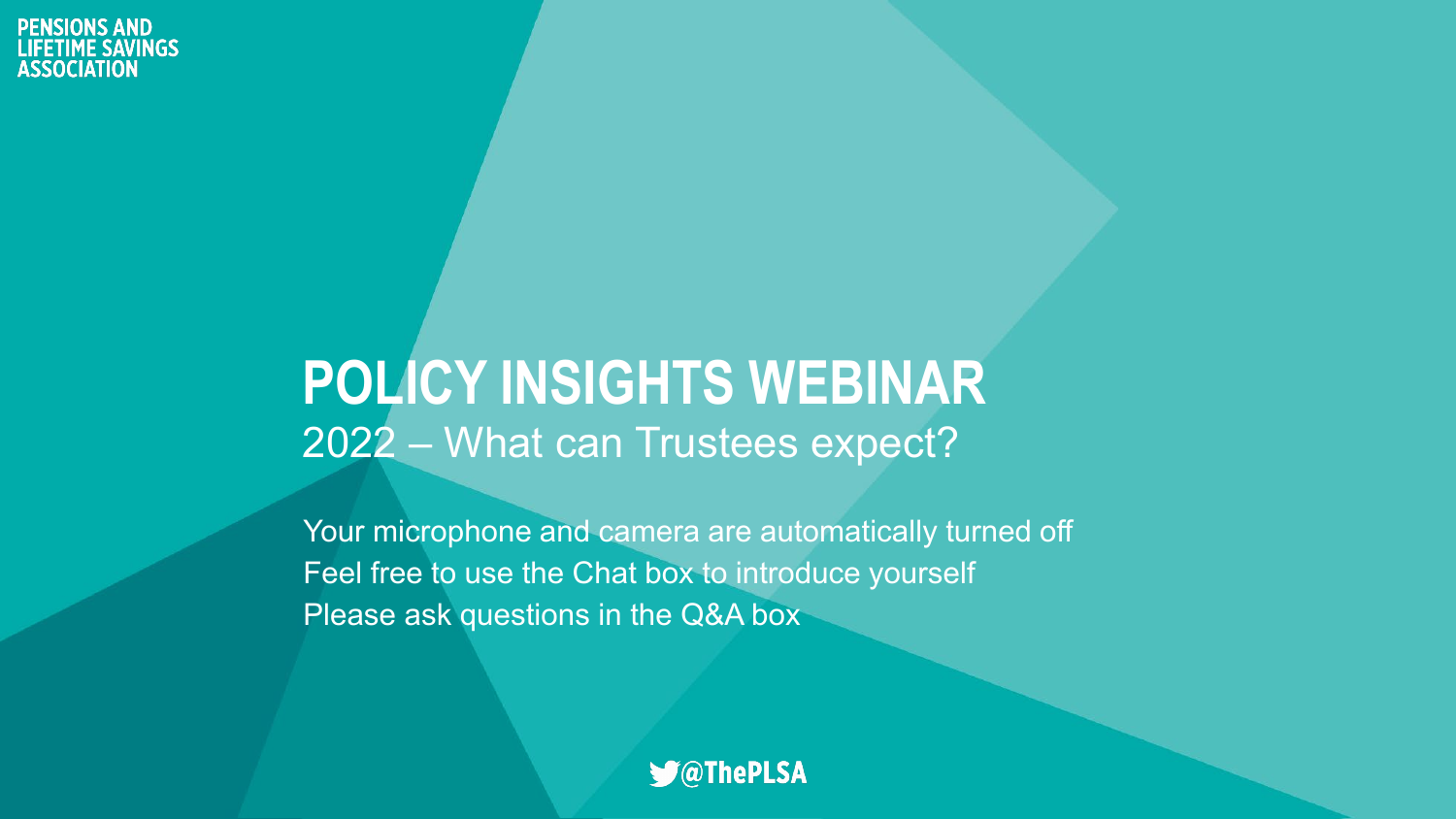## **2021 RETROSPECTIVE– TRUSTEES' VIEW**

'The new transfer regs are causing our administrator pain with the scope of their "safe harbour" being narrower than expected. It's all well-intended by TPR but does not seem joined-up.'

'We are spared the burden of TCFD this year but it is top of list in 2022 as we ready for 2023. Support in this space appreciated'

'We have interviewed and appointed investment a new investment advisor….renewed our covenant after a review.'

'Last twelve months or so…..Zoom and Webex meetings..not so easy regarding lay trustees…advisors at an advantage here for many reasons e.g equipment…'



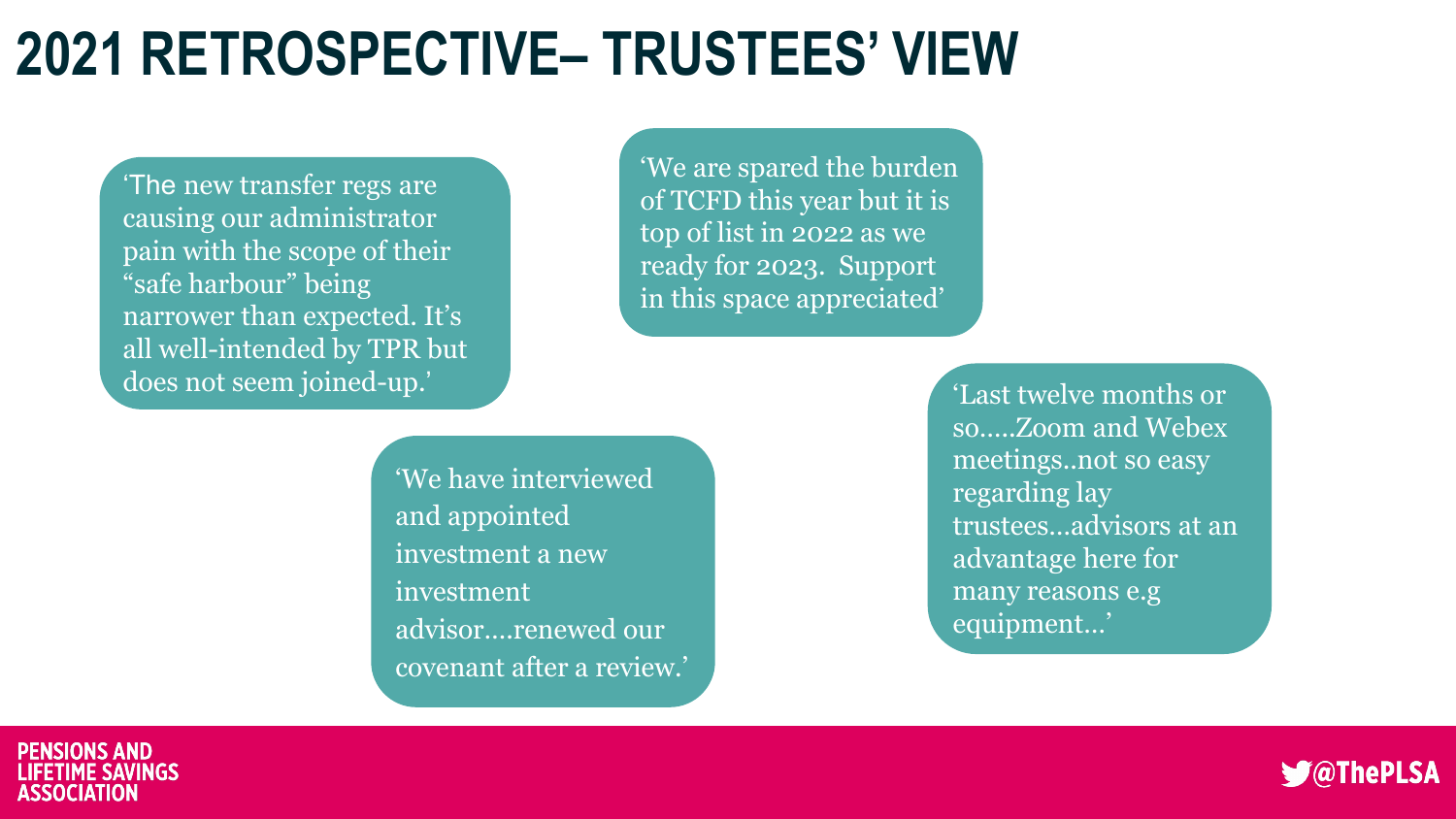





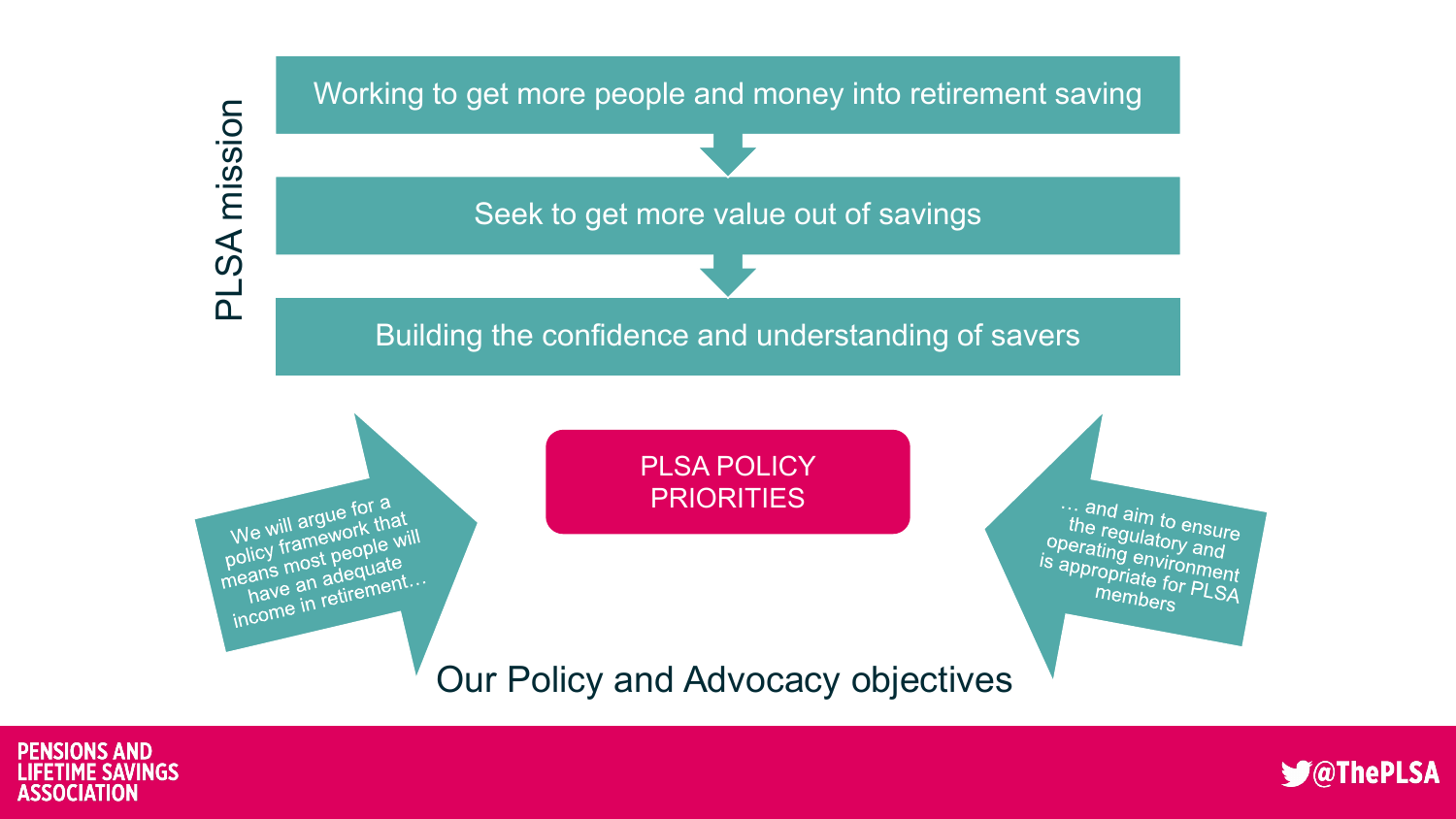# **QUICK LOOK BACK ON 2021**

| <b>Month</b> | <b>Consultation</b>                                                                                                                                                                                                                                                                                                                                                                                                                       |
|--------------|-------------------------------------------------------------------------------------------------------------------------------------------------------------------------------------------------------------------------------------------------------------------------------------------------------------------------------------------------------------------------------------------------------------------------------------------|
| January      | UK Listings Review Call for Evidence<br><b>McCloud Northern Ireland</b>                                                                                                                                                                                                                                                                                                                                                                   |
| February     | <b>McCloud HMT Consultation</b>                                                                                                                                                                                                                                                                                                                                                                                                           |
| <b>March</b> | <b>DWP TCFD</b>                                                                                                                                                                                                                                                                                                                                                                                                                           |
| April        | W&PSC: Call For Evidence: Protecting pension savers: five years on from the Pension<br>Freedoms: Accessing pension savings<br><b>DWP Performance Fees and Charge Cap</b><br><b>HMT Normal Minimum Pension Age</b><br><b>TPR Criminal Offenses</b><br><b>DWP Contribution Notices</b>                                                                                                                                                      |
| May          | BEIS TCFD for LLPs and publicly quoted companies<br><b>TPR Single Code of Guidance</b>                                                                                                                                                                                                                                                                                                                                                    |
| June         | DWP - Pension scams: empowering trustees and protecting members consultation --><br>"Red Flags"<br>DWP - Social Risks & Opps by occupational pension schemes<br>W&PSC - Pension Stewardship & COP 26<br>FCA: LTAF (CP21/12: A new authorised fund regime for investing in long term assets)<br>FCA: CP 21/11 The Stronger Nudge to Pensions Guidance<br>DWP: Simpler Annual Benefits Statements: draft regulations and statutory guidance |



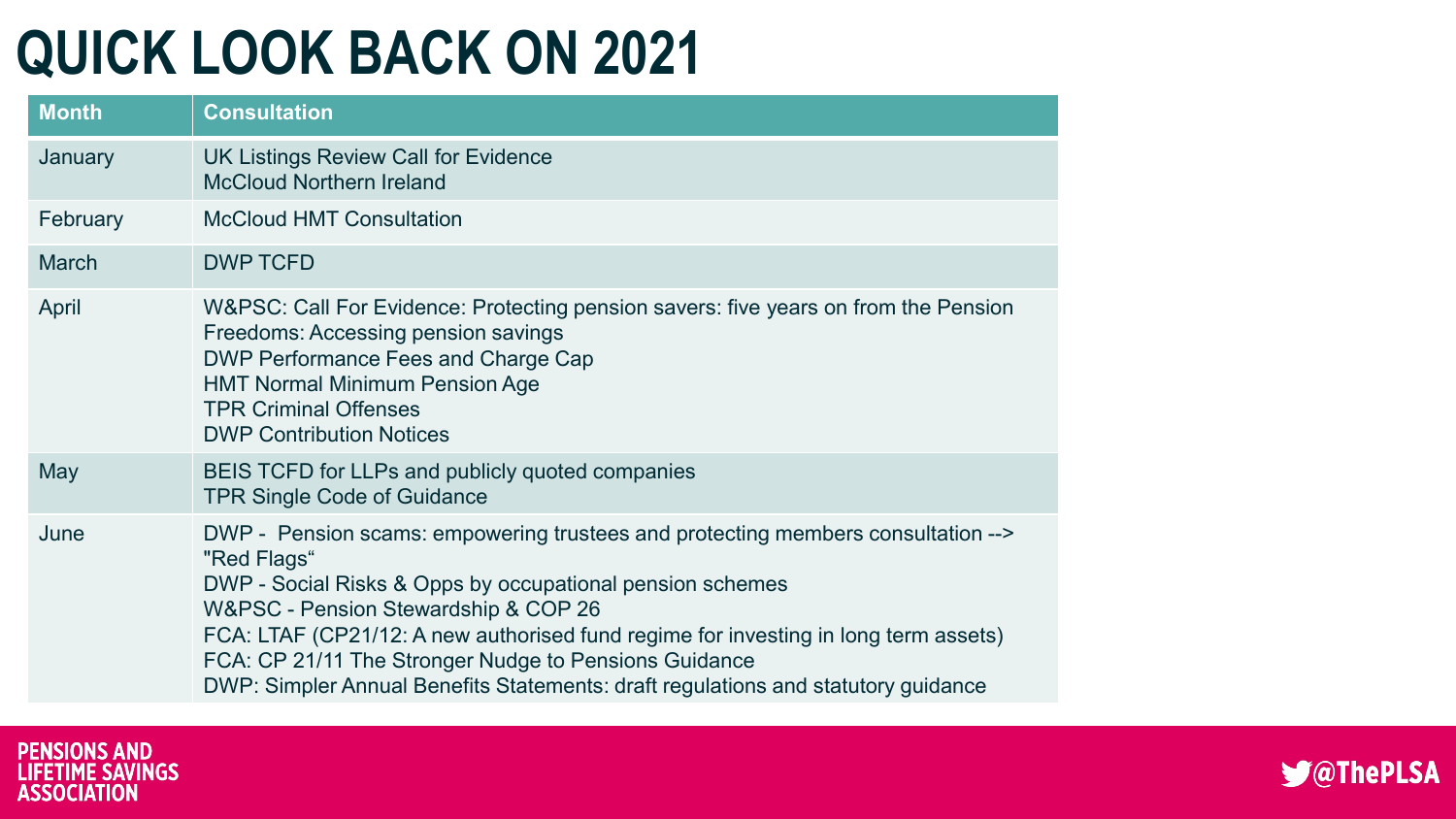# **QUICK LOOK BACK ON 2021**

| <b>Month</b>    | <b>Consultation</b>                                                                                                                                                                                                                                                                                                                                                                                                         |
|-----------------|-----------------------------------------------------------------------------------------------------------------------------------------------------------------------------------------------------------------------------------------------------------------------------------------------------------------------------------------------------------------------------------------------------------------------------|
| July            | TPR Contribution Notices (code of practice 12)<br>MaPS - Pensions Dashboard Programme: Call for input on staging<br>DWP: Permitted charges (DC)<br>TCFD: Proposed Guidance on Climate-related Metrics, Targets, and Transition Plans<br>DWP: Future of the defined contribution pension market: the case for greater consolidation<br><b>Call for Input: Pensions Consumer Journey</b><br>FCA: CP21/13: A new Consumer Duty |
| August          | DWP: The Occupational Pension Schemes (Collective Money Purchase Schemes)<br><b>Regulations 2021</b><br><b>TPR: TCFD Guidance</b>                                                                                                                                                                                                                                                                                           |
| September       | <b>DWP: Stronger Nudge to Pensions Guidance</b><br>FCA CP21/17: Enhancing climate-related disclosures by asset managers, life insurers and<br><b>FCA-regulated pension providers</b><br><b>Primary Markets Review</b>                                                                                                                                                                                                       |
| October         | DWP: Strengthening The Pensions Regulator's Powers: Notifiable Events (Amendments)<br><b>Regulations 2021</b>                                                                                                                                                                                                                                                                                                               |
| <b>November</b> |                                                                                                                                                                                                                                                                                                                                                                                                                             |
| <b>December</b> | FCA/TPR (DP21/3): Driving Value for money in defined contribution pensions<br><b>DWP: Fraud Compensation Levy</b><br><b>TPR: New Enforcement Policies</b>                                                                                                                                                                                                                                                                   |





**Launched, due early 2022**

DWP: Climate and investment reporting: setting expectations

FCA: Sustainability Disclosure

and empowering savers –

Requirements (SDR) and

consultation on policy, regulations and guidance

investment labels

Charge Cap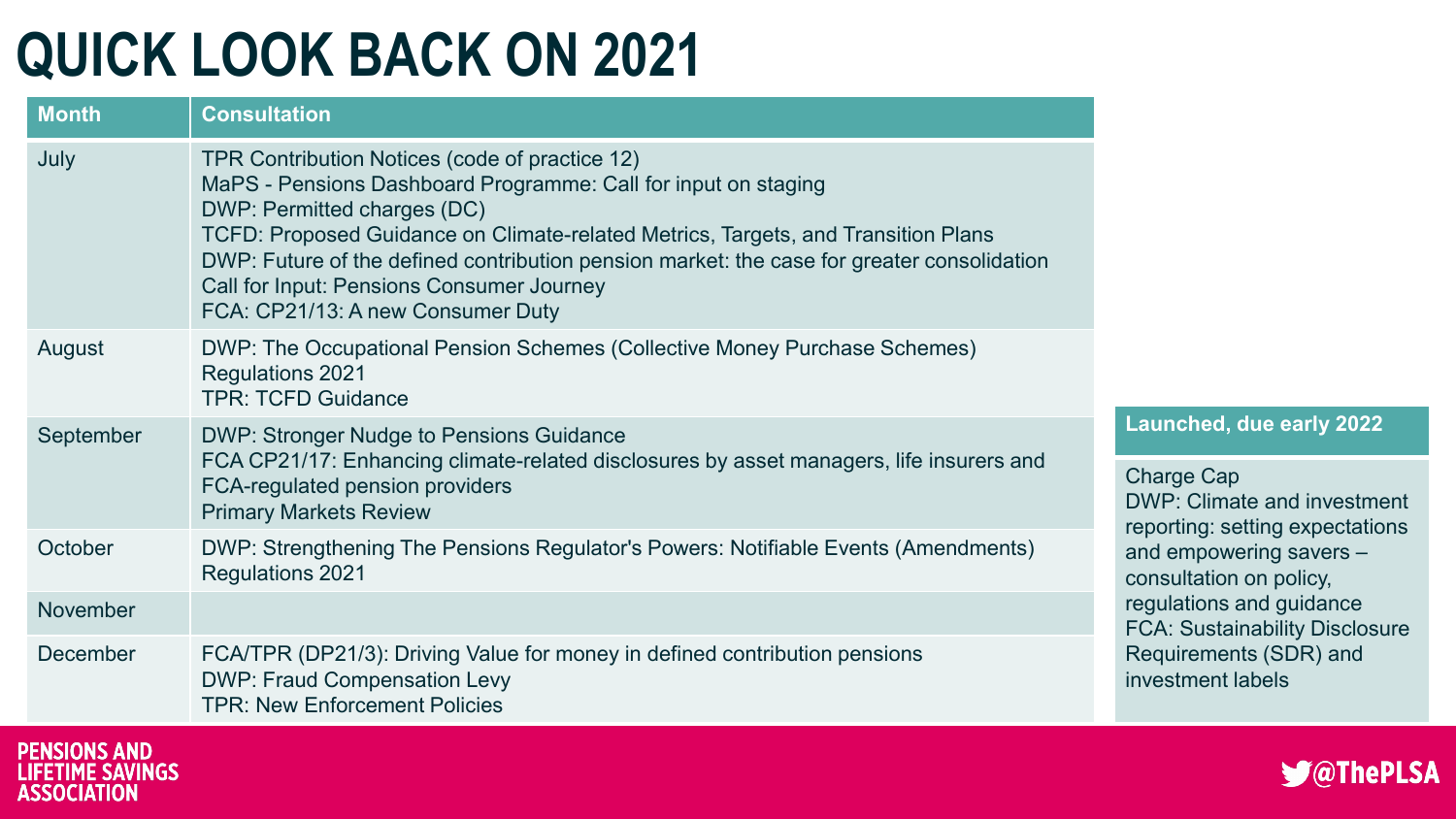# **2022 LOOK-AHEAD: TRUSTEES' VIEW**

'The spectre of "no-longertransitoryinflation". We're about 75% hedged but need to do more; should we leverage to achieve that?'

'More member engagement required. Less mandated for DB than DC but the law/reg is the foothill. Some education using e.g. the RLS'

'Our Triennial Valuation Date is 31/3/22. Here we go again! I will scour the PLSA website for useful materials to support actuarial challenge.'

'Renewal of Pension Trustee Liability Insurance in a hardening market.'

'When can live meetings restart?'

> 'DB Funding Code: I find the TPR call to "comply with the spirit" of the new as yet uncertain Code a difficult sell with our scheme sponsor.'

#### 'Combined Code'



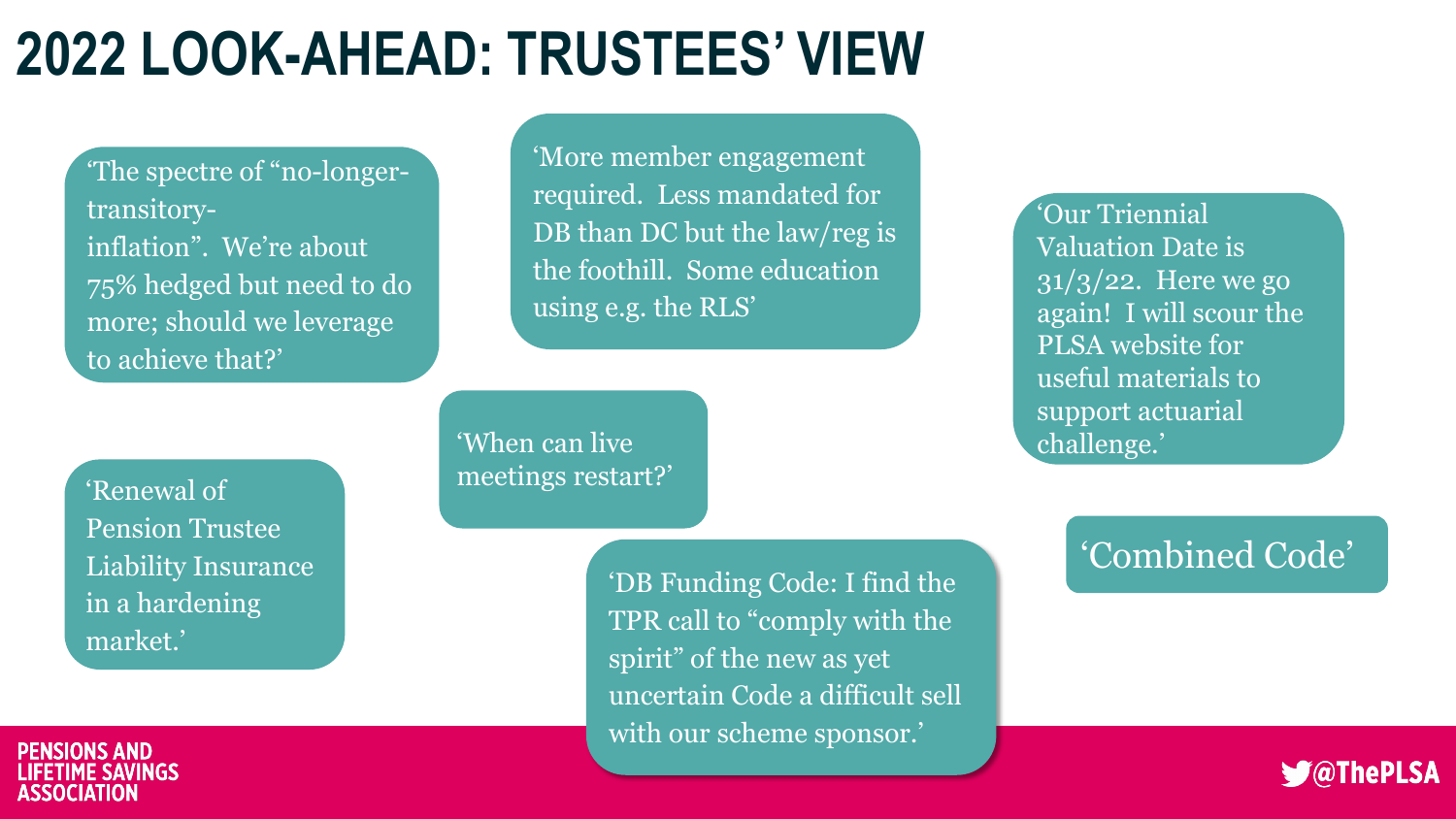## **2022 WORK PROGRAMME**







Regulatory policy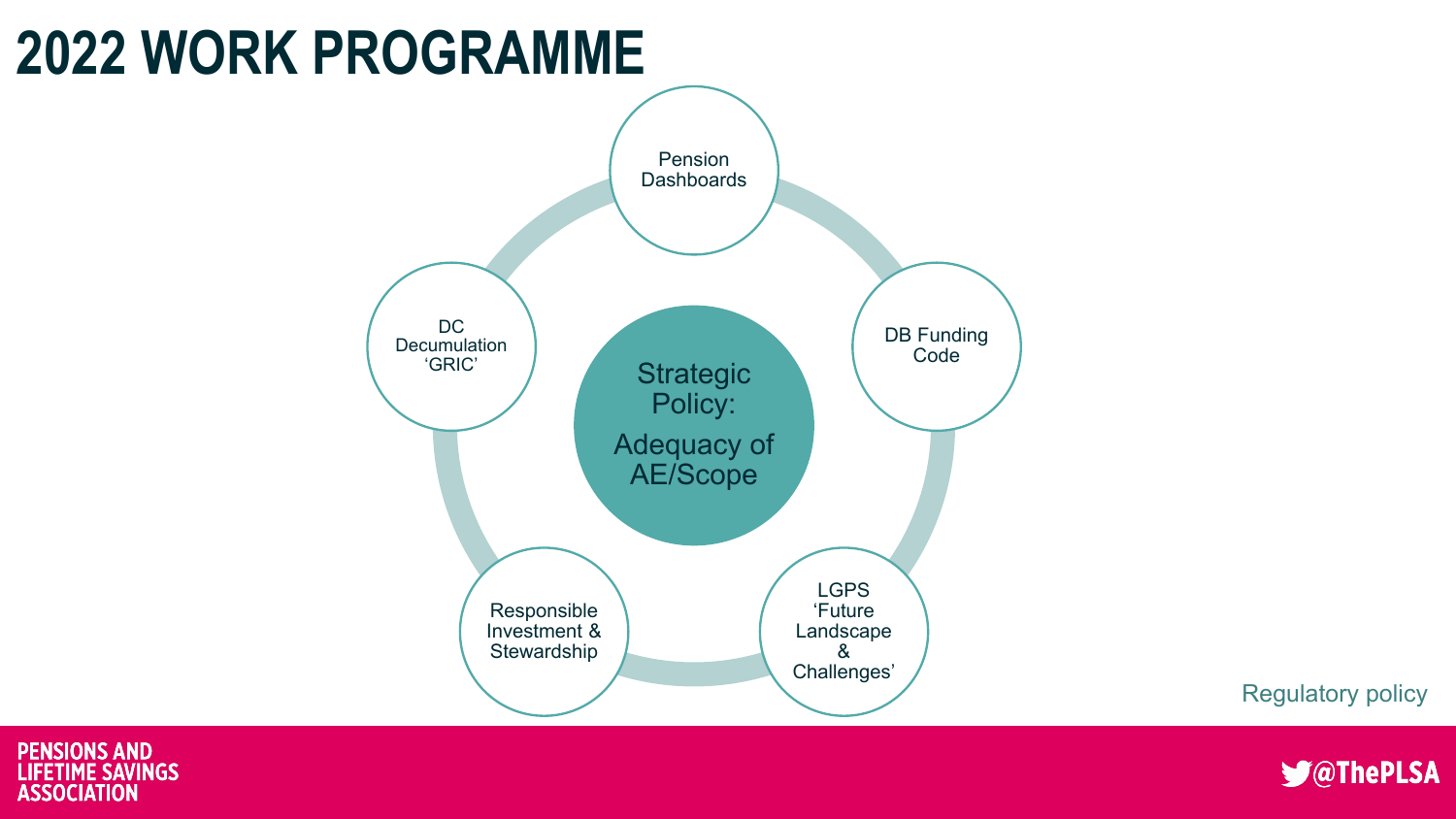### **OTHER ISSUES**